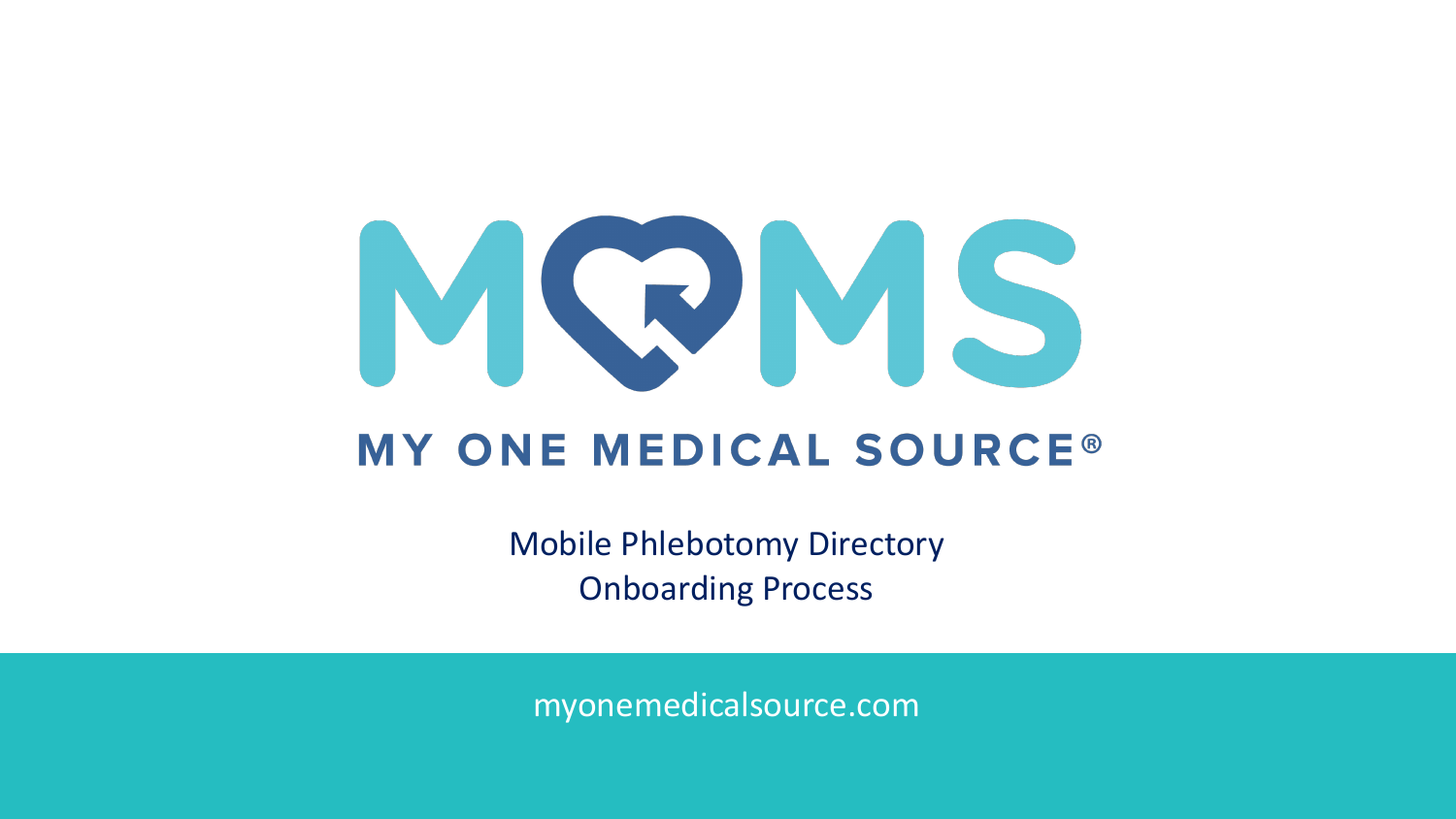- My One Medical Source (MOMS)® has a Mobile Phlebotomy Directory where companies that offer the service can join to be considered when a patient desires that service in their area of coverage.
- If a company does not have a brick-and-mortar facility in which they perform specimen collections, but offer mobile services, they can join the MOMS directory.
- Information can be found on our website under "Services" > For Mobile Phlebotomy.



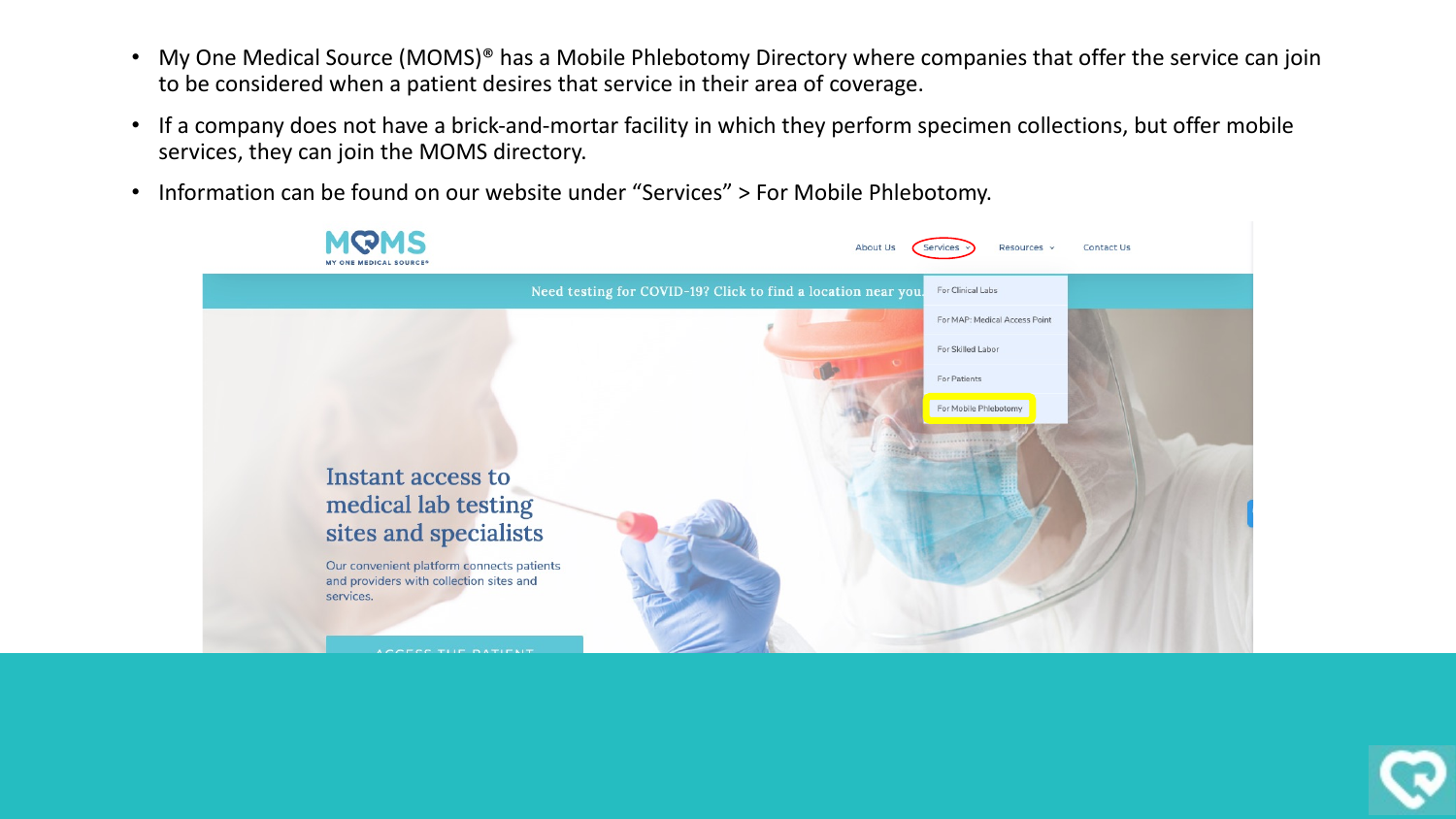- You will be directed to the Mobile Phlebotomy Directory, where you can search for our Mobile partners by states of coverage.
- Partners are listed by coverage plan: Platinum, Premium and Basic.
- To join the directory, scroll down to the "Sign Up Now" button, where you will be directed to the sign-up process.

| <b>Our Partners</b><br>Below you will find a list of our valuable mobile phlebotomy partners. To find a provider near you, please select the state in which you would like coverage and<br>then click on the submit button.<br>State: Alabama<br>Submit<br>$\checkmark$ |
|-------------------------------------------------------------------------------------------------------------------------------------------------------------------------------------------------------------------------------------------------------------------------|
| Do you offer Mobile Phlebotomy and would you like<br><b>SIGN UP</b><br>to join our Directory to be considered when desired<br>NOW!<br>in your area of coverage?                                                                                                         |

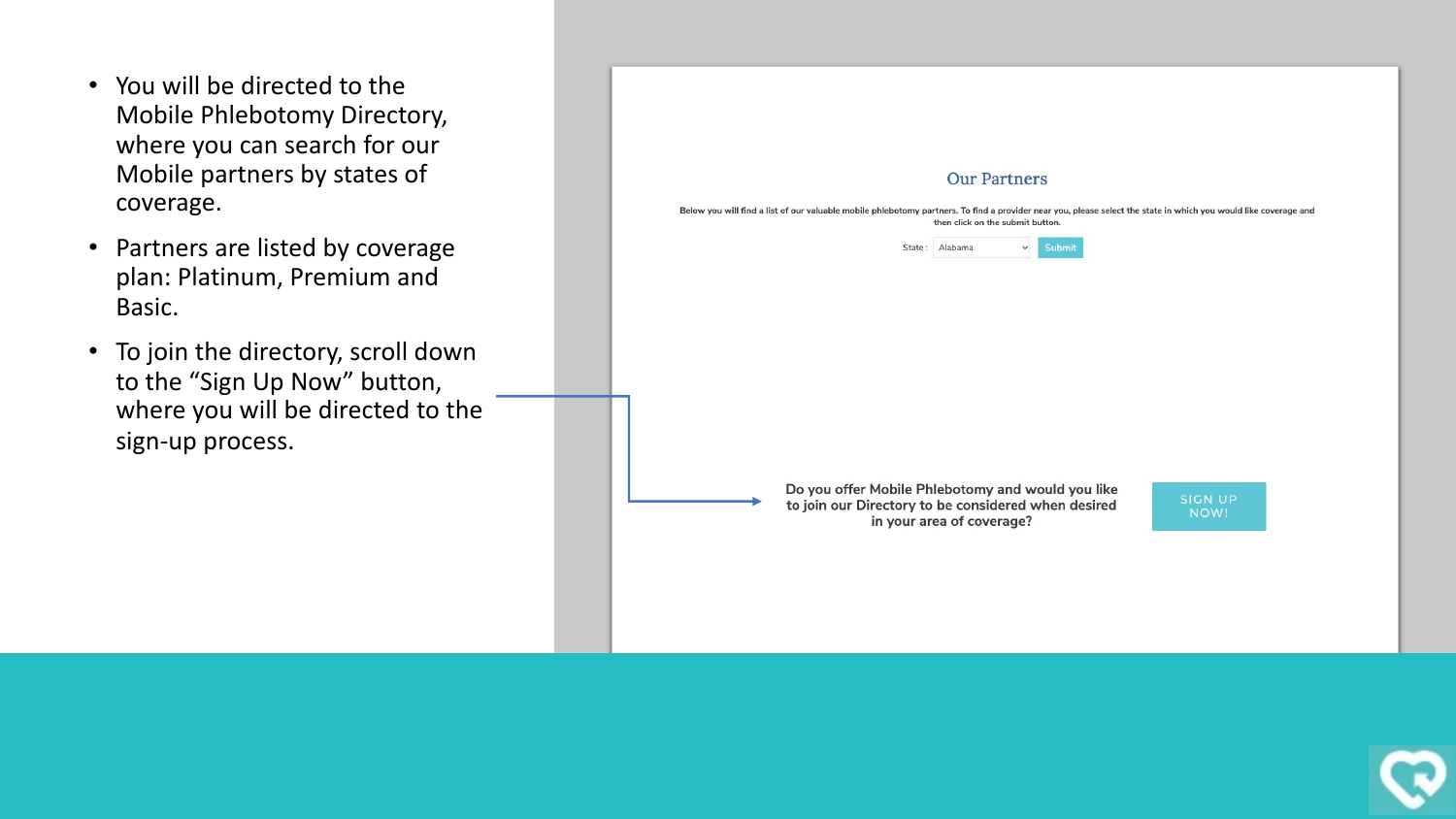- There are three listing levels for the Directory: Platinum, Premium and Basic.
	- Platinum is \$149/mo
	- Premium is \$99/mo
	- Basic is \$49/mo
- Choose a listing from the drop-down menu based on your coverage and click "Select."
- Once you have selected your listing level, click "Next."



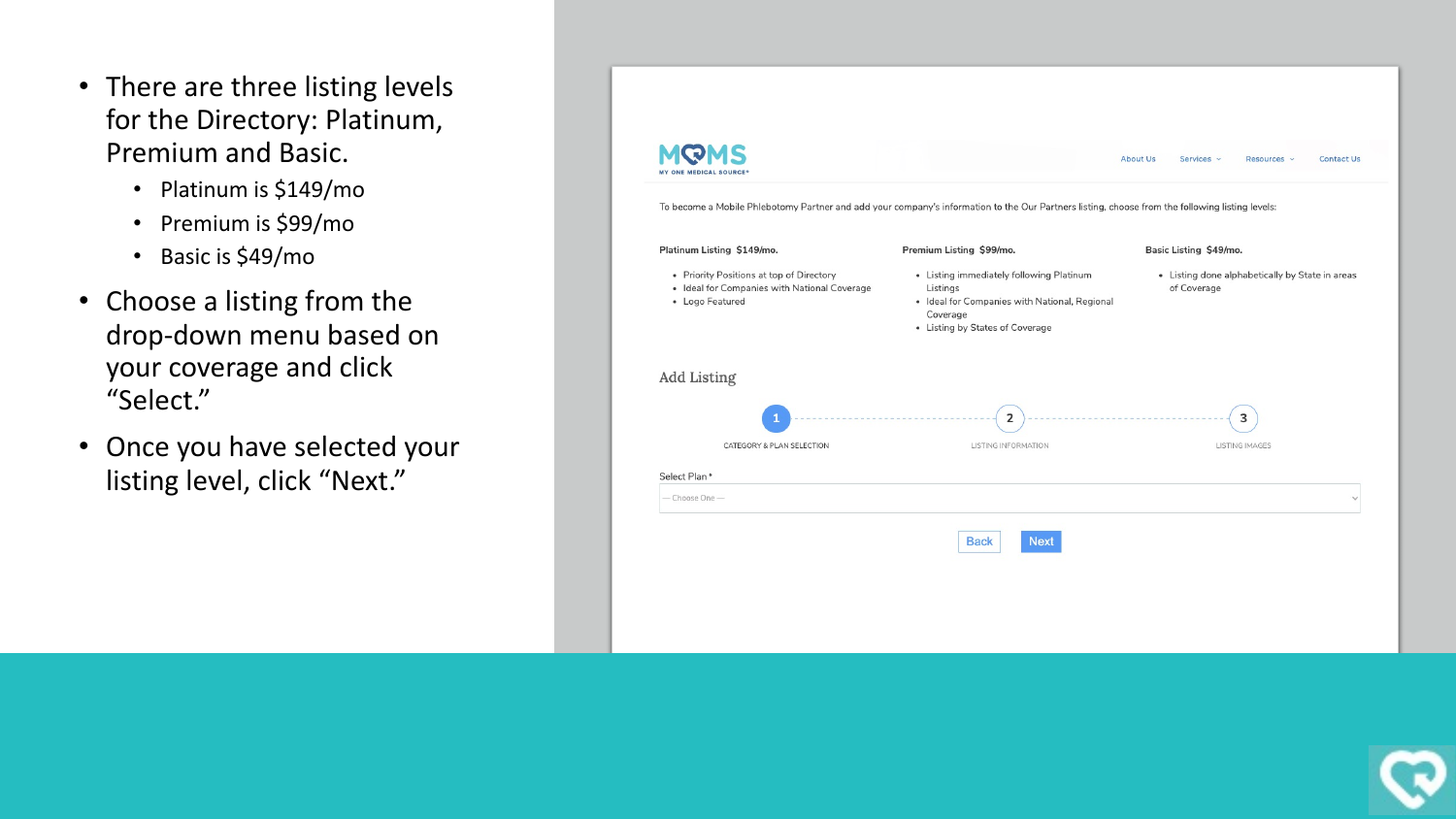- Next you will be prompted to enter your company's information.
- Required information includes Company Name, Contact Name, Address, City, State, Zip Code, Country, Phone Number, Email, Website and the States in which you are licensed or operating in.
	- If you do not have a company website, feel free to use myonemedicalsource.com.
	- To select more than one state, hold down the "option" key on a Mac, or CTRL on a PC and select each state.

| Contact Name*                   |                               |  |
|---------------------------------|-------------------------------|--|
|                                 |                               |  |
| Address Line 1*                 | City                          |  |
|                                 |                               |  |
| State*                          | ZIP Code                      |  |
|                                 |                               |  |
|                                 |                               |  |
| Country*<br>Afghanistan         | Phone Number*<br>$\checkmark$ |  |
|                                 |                               |  |
| Email Address*                  |                               |  |
|                                 |                               |  |
| Website*<br>URL                 |                               |  |
|                                 |                               |  |
| States Licensed or Operating in |                               |  |
| $-$ None $-$<br>Alabama         |                               |  |
| Alacka                          |                               |  |

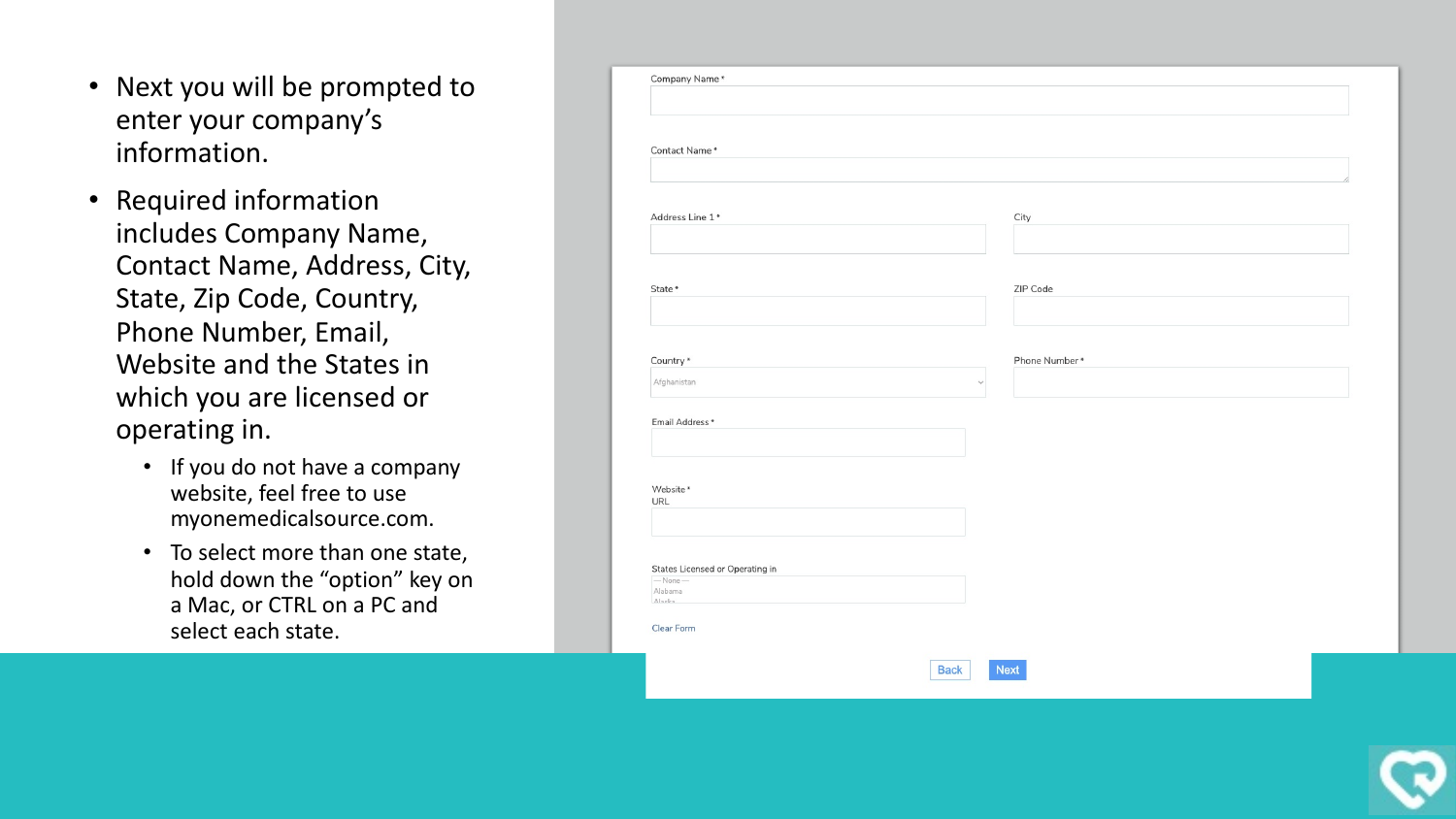- The next step is to input your payment information.
- Your listing will not be active until the payment is completed.
- Payment information and processing is handled via Stripe.
- Click the "Pay now via Stripe button" to be directed to their processing platform.



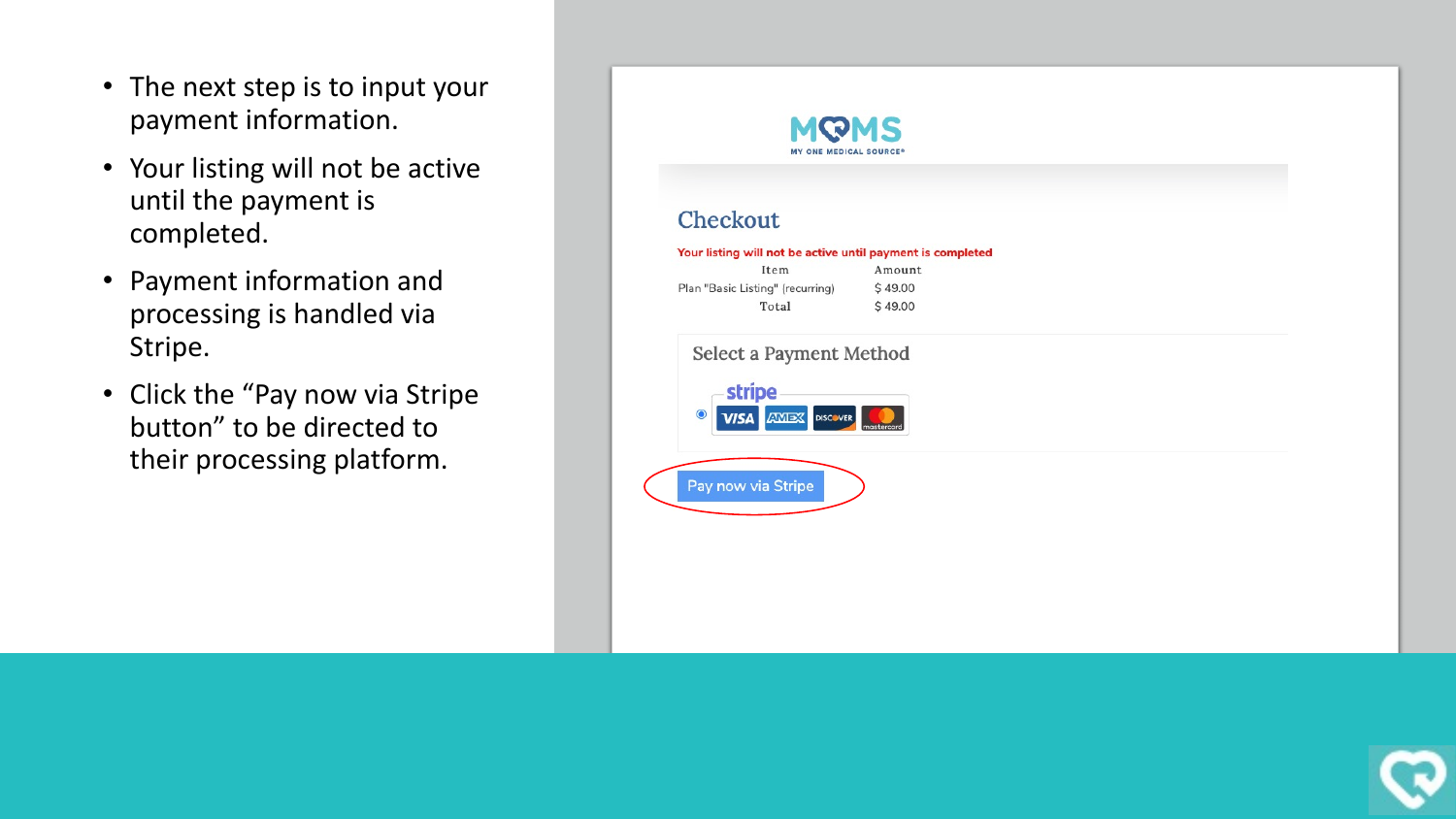- Once the payment information has been input, click "Subscribe."
- Your listing will be live on the MOMS Mobile Phlebotomy Directory.
- When a patient is looking to schedule a mobile draw in your area, they will contact you directly.
- Mobile draws do not register in the MOMS platform, and you will be responsible for invoicing.
- Additionally, you are not able to connect with labs unless you have a brick-and-mortar facility and are on the MAP: Medical Access Point<sup>™</sup> Network.
- The mobile directory is an opportunity to expand your coverage and access a potential new stream of patients.
- Your subscription renews every 30 days and you can cancel at any time.